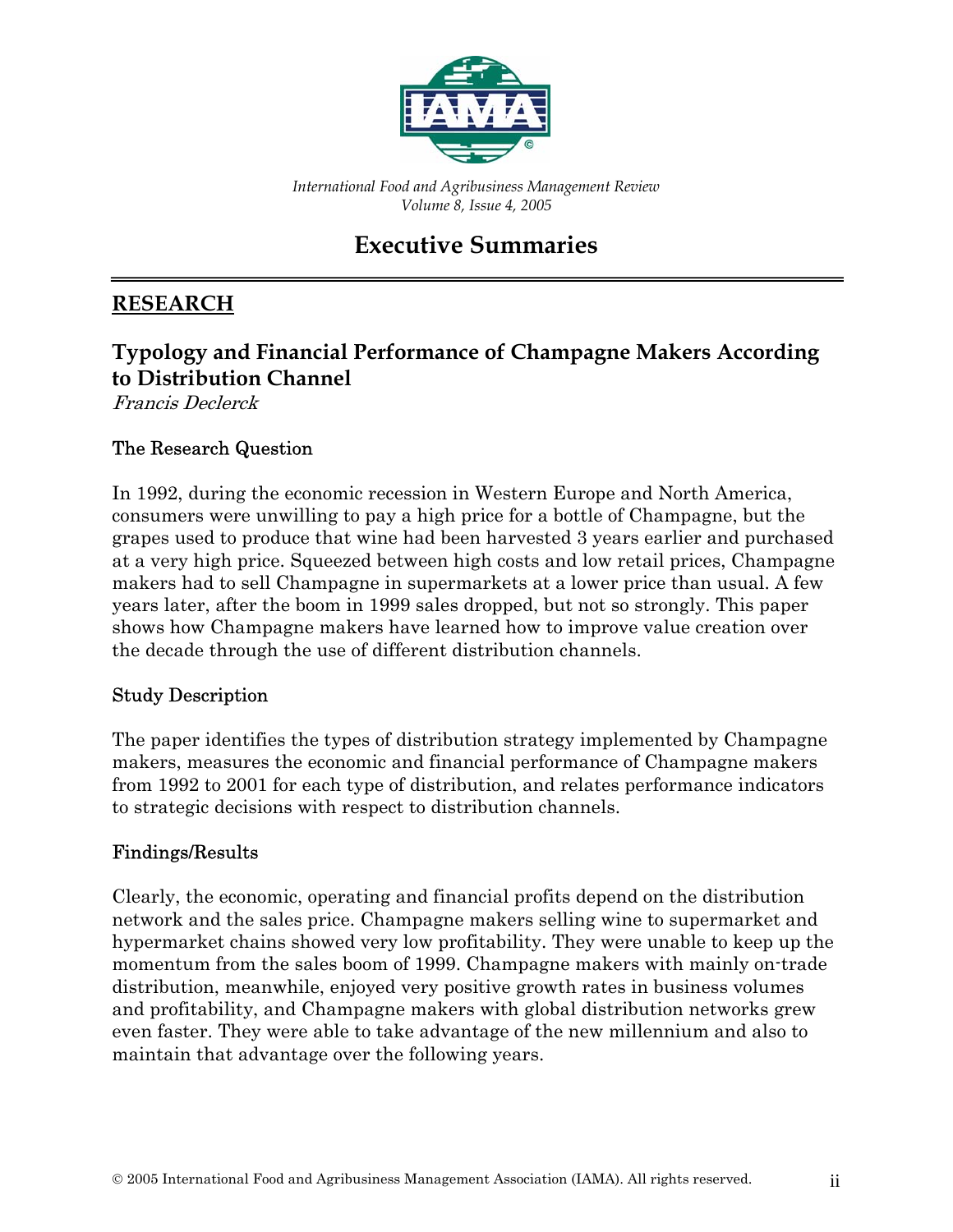#### Management Implications

On one side, the largest Champagne makers are mass producers with economy of scale and cost leadership advantages. So, they can market successfully worldwide both in supermarkets. On another side, high quality Champagne producers rely on their brand equity and are able to sell at a higher price through a network of wine stores, i.e. specialized retailers. The results explain why most Champagne makers are trying to increase their non-supermarket sales, in order to achieve better prices and profitability. But such a strategy requires the financial means to develop brand awareness and an international distribution channel. Processors take advantage of branding and economy of scale in production. They adjust their production strategy in taking distributors' marketing power into account. The paper shows that Champagne makers need a second quality product, like good sparkling wine, that can be processed at lower cost and sold at large scale through supermarkets.

# **Renationalization of the Common Agricultural Policy: Mission Impossible?**

Jyrki Niemi and Jukka Kola

There is growing awareness within the political system that the Common Agricultural Policy (CAP) of the EU is not the most efficient means of addressing an increasing number of policy objectives, ranging from rural development to environmental considerations. The CAP has hitherto sought to address a wide range of goals with few instruments, leading to the uneven, non-targeted, unconditional and inefficient subsidising of EU farmers. Farmers in the mostfavoured areas receive more than double the amount per hectare in CAP arable payments compared to farmers in the less favoured areas of Finland and Portugal. Thus, for equity reasons there is a need for a better balanced distribution of CAP support among products, regions and farmers. Furthermore, the logic of remunerating the multifunctional role of agriculture  $-$  a key concept in the EU today – calls for better consideration of factors like the rural territory, the environment, the landscape, rural communities and rural employment.

Several commentators and economists have suggested that a renationalisation of the CAP would be an applicable way to proceed in an attempt to pursue a policy sensitive enough to national and regional or local needs and priorities. Renationalisation mainly deals with two issues: (i) should member states have more power and freedom on decisions of agricultural policy, and (ii) should there be a shift from common financing back to national funds? This paper discusses these issues from a political-economy perspective. The paper argues that from the point of view of efficiency or economic integration there is no obvious reason why EU agricultural policies, other than the common market and trade instruments, should be centralised. In principle, action at the EU level could be limited to setting an appropriate framework, including the definition of the rules needed to preserve the integrity of the single market and to avoid market distortions. Trade policies vis-à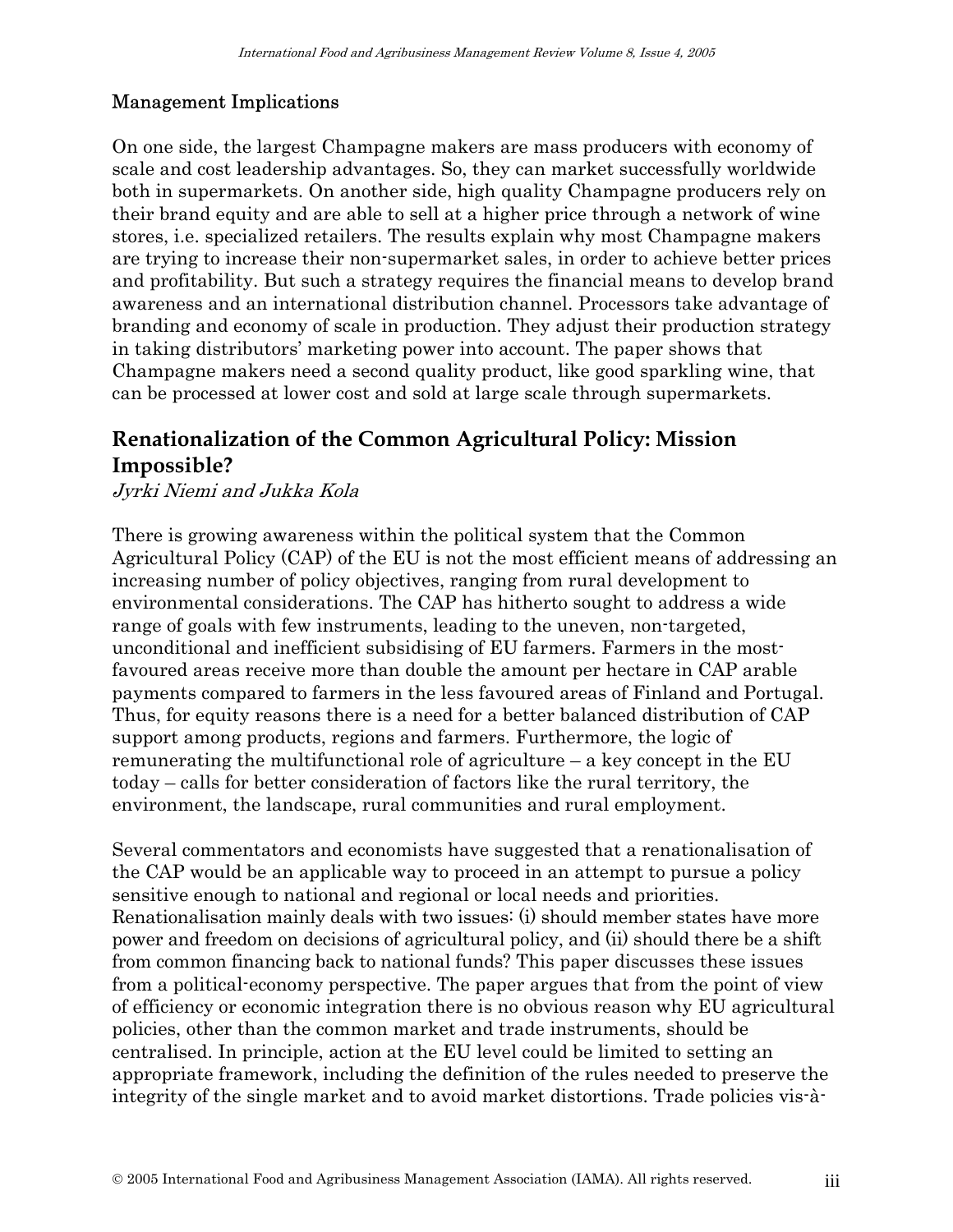vis third countries would also have to be handled at the Community level. Apart from this, Member States could design their own agricultural policies.

### **Adoption of Internet Strategies by Agribusiness Firms**

Jason Henderson, Frank Dooley, Jay Akridge and Antonio Carerre

Agribusiness firms face challenges crafting Internet strategies. Developing an appropriate strategy is especially difficult given the seemingly continual flow of new information technology and software applications. Moreover, Internet adopters alter business models and practices to accommodate and participate in the rapid growth of the Internet and e-commerce. Despite these challenges, agribusiness firms are adopting Internet and e-commerce strategies for various reasons.

Data from a survey of agribusiness firm managers are used to examine the use of the Internet by agribusiness firms and the motivation behind Internet adoption. Information concerning who is using the Internet, why they are turning in that direction, and what activities are being performed provide insight not only into the drivers of Internet use but also its potential impacts on existing distribution channels. It is expected that manager/owner perceptions of a supply-chain will influence the choice and intensity of Internet usage.

Managers' perception of the impact of e-commerce strategies on five supply-chain processes is expected to influence the likelihood of Internet adoption. The ability of the Internet to reduce transaction costs through improvements in transaction, information, and negotiation processes is associated with higher probabilities of adoption among agribusiness firms. The ability of Internet strategies to reduce production costs arising from the logistics and promotion functions also encourages Internet adoption.

Given that both production and transaction costs are highly related to Internet adoption, the role(s) of the Internet may not yet be clearly defined. Some firms may be adopting to improve efficiency in logistic or promotion functions. Others may be implementing strategies to improve information, transaction or negotiation functions. Agribusiness firms are still testing the Internet waters and future study is needed to determine what role or roles the Internet will play in the agribusiness firm business model.

### **Chinese Consumers' Preferences for Livestock Products**

Xuehua Peng, Mary A. Marchant, Xiang Dong Qin, and Jun Zhuang

China has become an important emerging livestock importing country in the world, which promises a significant potential market for international livestock exporters including those from the United States. The Chinese livestock market outlet structure has fundamentally changed due to the introduction of supermarkets and convenience store chains in recent years. Livestock products sold in Chinese supermarkets and food stores command a 10%-plus price premium compared to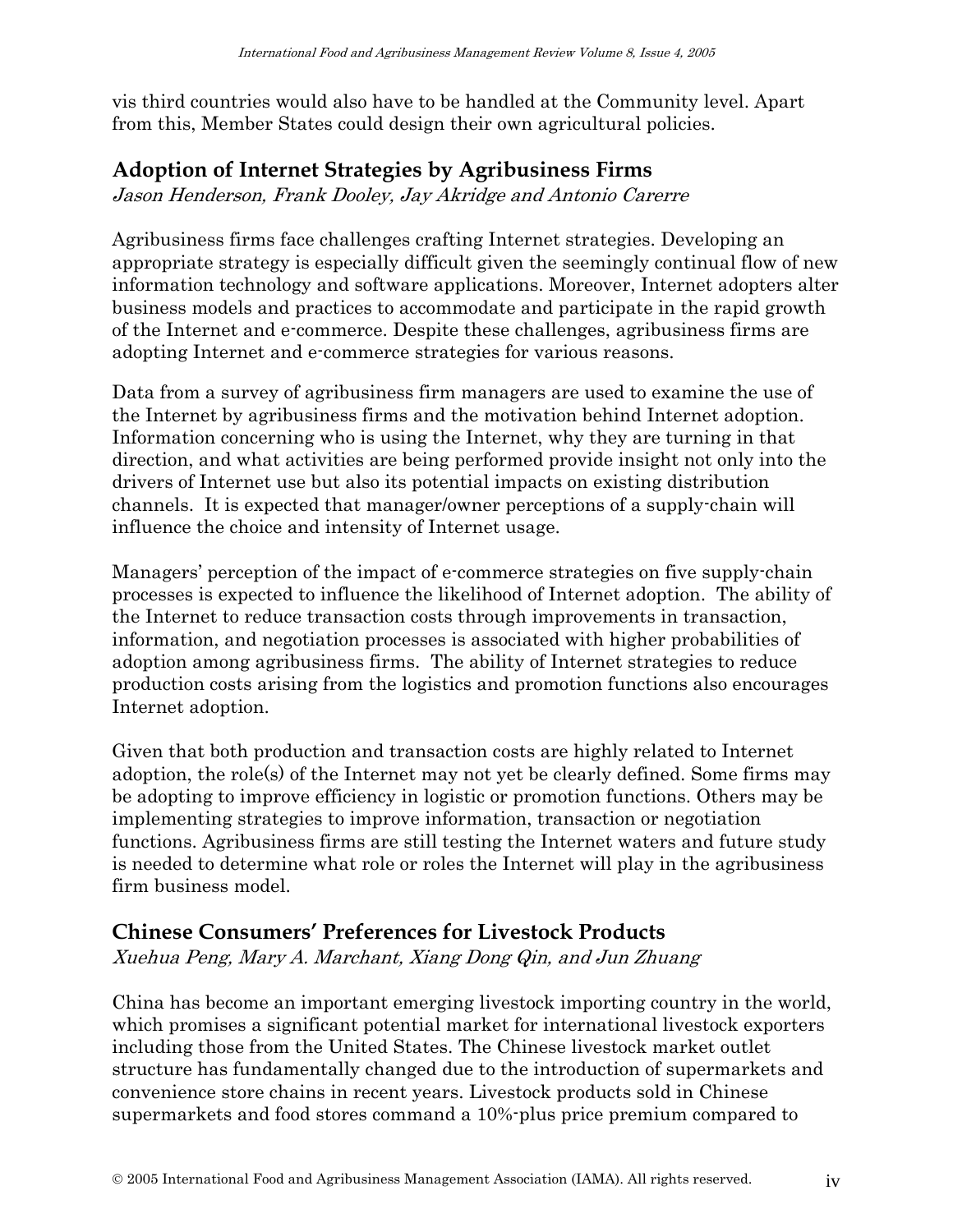products sold in traditional Chinese wet markets due to special product attributes. This research evaluates Chinese consumers' preferences for these livestock product attributes.

We conducted a survey on 784 Chinese consumers who shopped at supermarkets and food stores in Shanghai and Nanjing in 2001 and 2002. The livestock product attributes examined in this research included (1) product quality, (2) labeling, (3) price, (4) packaging, (5) brand name, (6) cooking convenience and (7) shopping environment. Stemming from Lancaster's characteristics' methodology, a series of ordered-probit models and factor analyses were conducted.

Empirical results from this research confirmed the heterogeneity of Chinese livestock retail markets in terms of consumers' socioeconomic, demographic and geographic factors (e.g. region, gender, income, age, education, etc.). Since many Chinese women shop for their families, U.S. livestock distributors should focus on Chinese female consumers. Our findings suggest that U.S. livestock exporters should target young Chinese consumers and consider cooking convenience as a key attribute in marketing U.S. livestock products. Chinese consumers with higher incomes place less importance on product price and shopping environment and more importance on product quality and brand name. Highly-educated Chinese consumers also place more importance on the brand name attribute. Thus, developing brand loyalty is also a key marketing strategy for U.S. exporters.

Factor analyses results indicate that it is crucial for U.S. livestock exporters to create an excellent external product image. Marketing strategies to consider include building a brand name for livestock products, designing attractive packaging with suitable size, making products easy to cook and creating a comfortable shopping environment.

### **INDUSTRY NOTES**

## **Managing Environmental Risks through Private Sector Cooperation: Theory, Experience and a Case Study of the California Code of Sustainable Winegrowing Practices**

Kirby Moulton and Alix Peterson Zwane

Agricultural producers and food processing firms are increasingly aware of environmental risks and their impact on production, marketing and profit. Managers are faced with the question of how best to manage such risks. This article examines the effectiveness of voluntary cooperation as a strategy for managing them. It reviews the process and results reported in numerous relevant studies and focuses specifically on the California Code of Winegrowing Practices. Past experience indicates that a primary consideration in developing voluntary programs is to focus on problems that are specific to a particular industry and/or region and to avoid more general regulations that may be imprecise, expensive, and ineffective. The California experience indicates a number of strategies that may be useful in